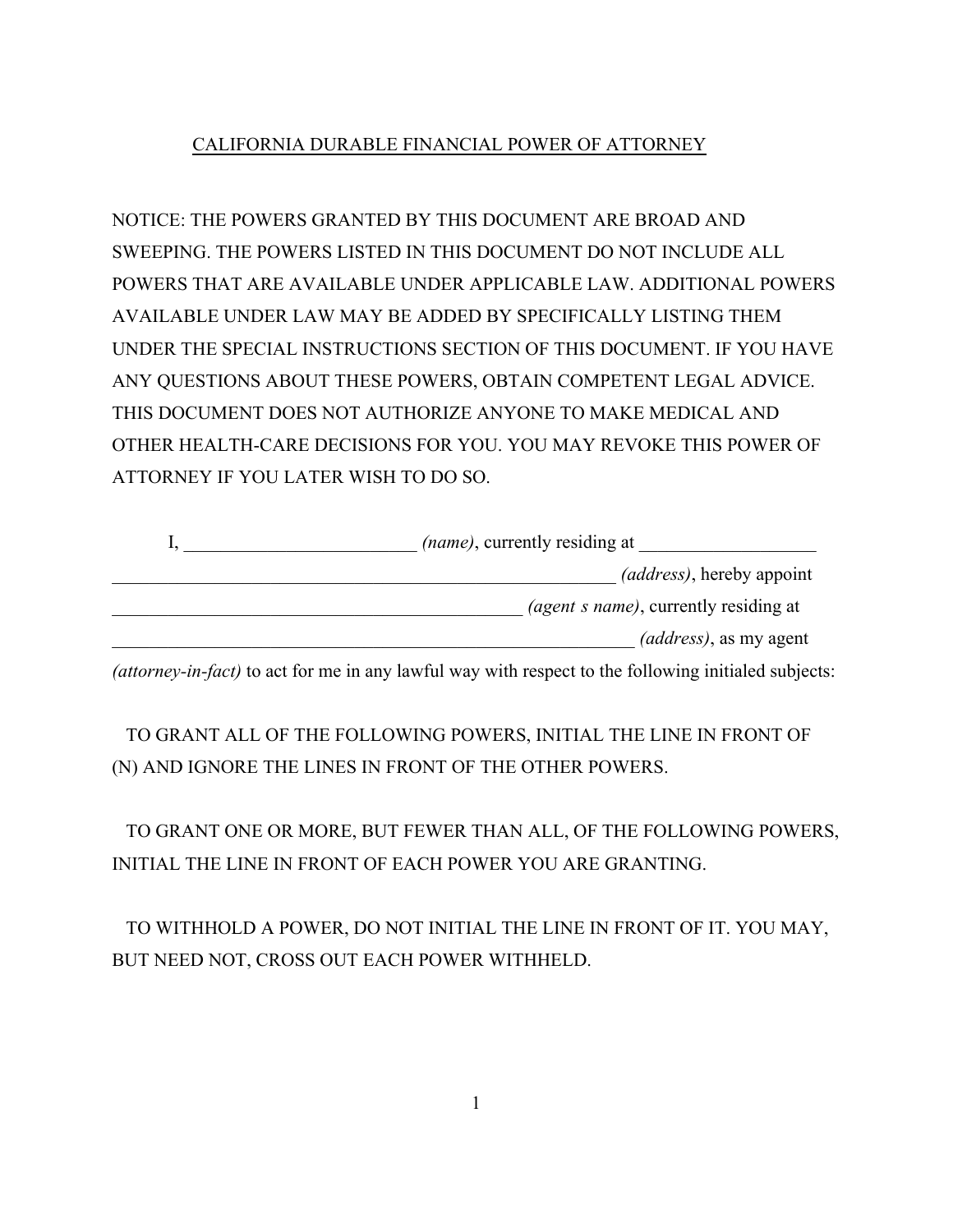### INITIAL:

- (A) Real property transactions.
- \_\_\_\_\_\_ (B) Tangible personal property transactions.
- \_\_\_\_\_\_ (C) Stock and bond transactions.
- \_\_\_\_\_\_ (D) Commodity and option transactions.
- \_\_\_\_\_\_ (E) Banking and other financial institution transactions.
- \_\_\_\_\_\_ (F) Business operating transactions.
- \_\_\_\_\_\_ (G) Insurance and annuity transactions.
- \_\_\_\_\_\_ (H) Estate, trust, and other beneficiary transactions.
- \_\_\_\_\_\_ (I) Claims and litigation.
- \_\_\_\_\_\_ (J) Personal and family maintenance.
- \_\_\_\_\_\_ (K) Benefits from social security, medicare, medicaid, or other governmental programs, or civil or military service.
- \_\_\_\_\_\_ (L) Retirement plan transactions.
- \_\_\_\_\_\_ (M) Tax matters.
- \_\_\_\_\_\_ (N) ALL OF THE POWERS LISTED ABOVE.

# YOU NEED NOT INITIAL ANY OTHER LINES IF YOU INITIAL LINE (N).

# **SPECIAL INSTRUCTIONS**:

1. The foregoing powers shall specifically include the right to request and receive any health information or other medical records as would I with respect to my rights regarding the use and disclosure of my individually identifiable health information or other medical records, as may be governed by, and the foregoing shall constitute my release authority to the agent as authorized pursuant to, the Health Insurance Portability and Accountability Act (HIPAA). The foregoing release authority given my agent has no expiration date and shall expire only in the event I revoke the authority by written instrument delivered to my health-care provider or by revocation of this Power of Attorney.

2. The foregoing powers shall specifically include the power of my agent to submit claims, seek and receive reimbursements, pursue, settle or compromise claims, and to otherwise take any and all actions as may be necessary or desirable for purposes of enforcing the principal's rights, benefits and entitlements under any medical policies, medical reimbursement or other medical or health-care related plans or programs.

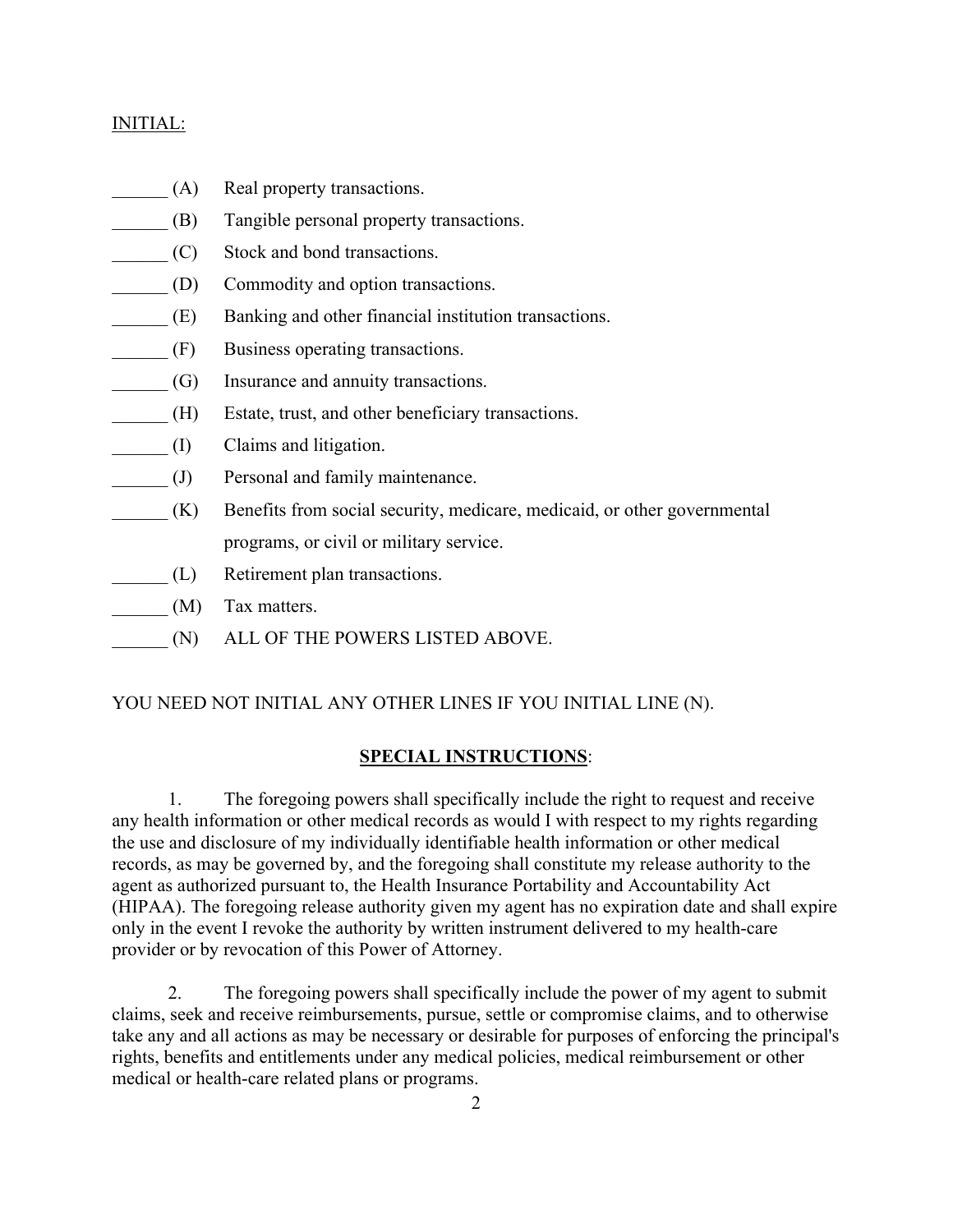3. In addition to the statutory powers granted above with respect to retirement plan transactions, my agent is hereby granted the power to (i) access any account values and information relating to any interest which I may have in any qualified retirement plan, profitsharing plan, defined benefit plan, contribution plan, IRA, SEP-IRA, Roth IRA, 403(b) annuity plan, other annuity plan, Code Section 526 plan, Code Section 529 plan, and/or any other retirement or savings plan or account (collectively, the "retirement and savings accounts"), (ii) make contributions to retirement and savings accounts, (iii) make, authorize or otherwise direct the withdrawal and distribution of assets for my benefit from retirement and savings accounts and (iv) take any and all actions as may be desirable for purposes of ensuring the application and use of such retirement and savings accounts for my needs, and to comply with applicable tax and other laws pertaining thereto.

4. My agent may access, control, archive, transfer, and delete my digital assets. Digital assets include my email accounts, digital music, digital photographs, digital videos, gaming accounts, software licenses, social-network accounts, file-sharing accounts, financial accounts, domain registrations, Domain Name System (DNS) service accounts, blogs, listservs, web-hosting accounts, tax-preparation service accounts, online stores and auction sites, online accounts, and any similar digital asset that currently exists or may be developed as technology advances. My digital assets may be stored on the cloud or on my own digital devices. My agent may access, use, and control my digital devices in order to access, control, archive, transfer, and delete my digital assets. Digital devices include desktops, laptops, tablets, peripherals, storage devices, mobile telephones, smartphones, and any similar hardware that currently exists or may be developed as technology advances.

#### **EFFECTIVE DATE** *(initial your choice)*:

THIS POWER OF ATTORNEY IS EFFECTIVE IMMEDIATELY AND WILL CONTINUE UNTIL IT IS REVOKED. THIS POWER OF ATTORNEY WILL CONTINUE TO BE EFFECTIVE EVEN THOUGH I BECOME INCAPACITATED.

THIS POWER OF ATTORNEY IS EFFECTIVE ON  $\,$  , 20  $\,$  . IT WILL CONTINUE UNTIL IT IS REVOKED. THIS POWER OF ATTORNEY WILL CONTINUE TO BE EFFECTIVE EVEN THOUGH I BECOME INCAPACITATED.

THIS POWER OF ATTORNEY SHALL BECOME EFFECTIVE ONLY AT SUCH TIME AS I BECOME INCAPACITATED AND SHALL CONTINUE THEREAFTER EVEN THOUGH I AM INCAPACITATED UNTIL SUCH TIME AS I AM NO LONGER INCAPACITATED, UNLESS THIS POWER OF ATTORNEY IS REVOKED.

For purposes of this Power of Attorney, "incapacitated" shall mean either (1) an adjudication by a court of competent jurisdiction to the effect that I am incompetent, or (2) the appointment by a court of competent jurisdiction of a conservator or guardian for my estate or (3) written certification by two (2) physicians who are unrelated to me or to each other in any personal, business or professional capacity that in their opinion I am substantially unable to

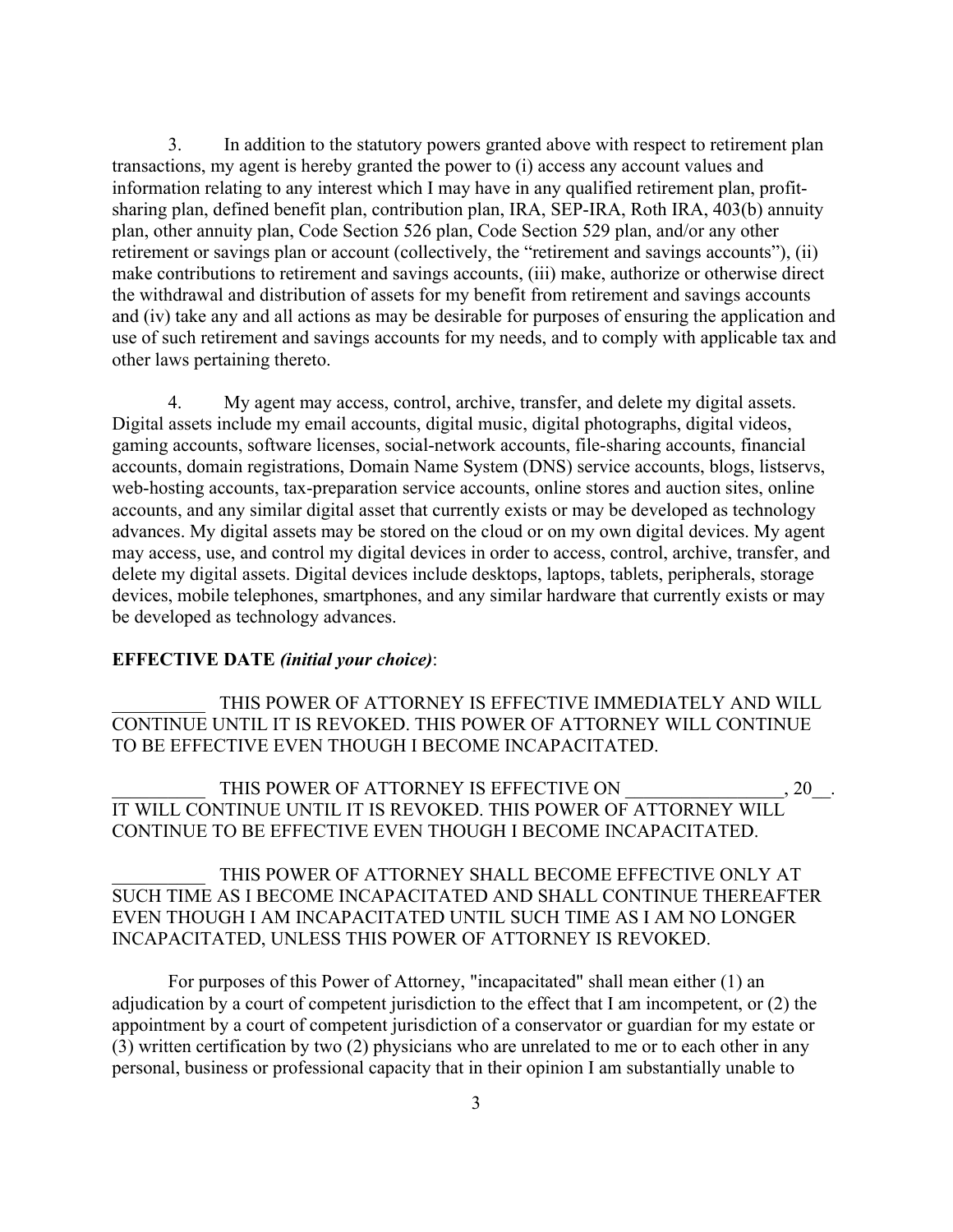manage my financial resources or resist fraud or undue influence. The effective date of such incapacity shall be the earlier of (a) the date of the order or decree adjudicating the incapacity, (b) the date of the order or decree appointing the conservator or guardian, or (c) the later date where both of the physicians' certifications described in this paragraph are obtained. A certified copy of the order or decree declaring incapacity or appointing a conservator or guardian or a copy of the physicians' certifications described herein shall be attached to the original of this Power of Attorney (and photocopies thereof shall be attached to photocopies hereof).

#### **EXERCISE OF POWER OF ATTORNEY WHERE MORE THAN ONE AGENT**

**DESIGNATED:** If I have designated more than one (1) agent, the agents may act separately as follows: at any time while two (2) or more persons are acting as my co-agents, any one (1) or more of such persons may be given the power to execute documents on my behalf or bind me in any particular transaction(s) or type(s) of transactions as set forth herein, and any such action taken by such person(s) pursuant to such power may be relied upon by third parties dealing with the agent(s). At any time while two (2) or more persons are acting as my agents, all decisions made hereunder shall be made by a majority of the agents. The power granted to an agent under the first sentence of this paragraph must be granted by a majority vote of the agents.

Successor Attorney- in-Fact. If  $(agent's name)$  is unable or unwilling to

serve or to continue to serve as my attorney-in-fact for any reason, then

(alternate agent's name), presently residing at

(address) is hereby appointed successor attorney-in-fact hereunder.

I agree that any third party who receives a copy of this document may act under it. Revocation of the power of attorney is not effective as to a third party until the third party has actual knowledge of the revocation. I agree to indemnify the third party for any claims that arise against the third party because of reliance on this power of attorney.

All prior general powers of attorney I have executed are hereby revoked.

Signed this  $\qquad \qquad$  day of  $\qquad \qquad$ , 20.

 $\mathcal{L}_\text{max}$  and  $\mathcal{L}_\text{max}$  and  $\mathcal{L}_\text{max}$  and  $\mathcal{L}_\text{max}$ 

\_\_\_\_\_\_\_\_\_\_\_\_\_\_\_\_\_\_\_\_\_\_\_\_\_\_\_\_\_\_\_\_\_\_\_\_\_\_

(signature)

(printed name)

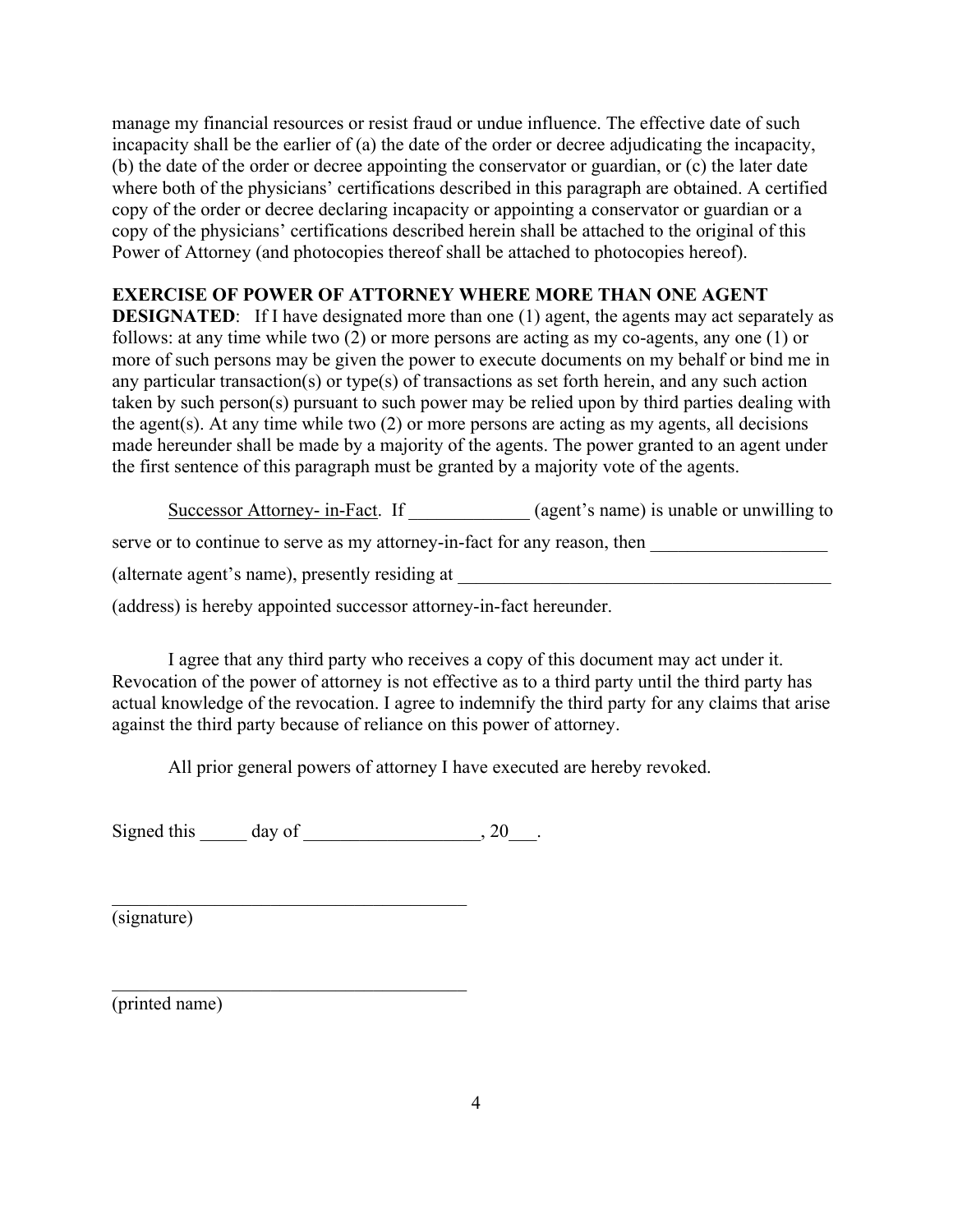# ACKNOWLEDGMENT

### A notary public or other officer completing this certificate verifies only the identity of the individual who signed the document to which this certificate is attached, and not the truthfulness, accuracy, or validity of that document.

STATE OF CALIFORNIA )

COUNTY OF\_\_\_\_\_\_\_\_\_\_\_\_\_\_\_ )

On \_\_\_\_\_\_\_\_\_\_\_\_\_\_\_\_\_\_\_\_\_\_\_\_\_ before me, \_\_\_\_\_\_\_\_\_\_\_\_\_\_\_\_\_\_\_\_\_\_\_\_\_\_\_\_\_\_\_\_\_\_\_\_\_\_,

) ss

(insert name and title of the officer) personally appeared **\_\_\_\_\_\_\_\_\_\_\_\_\_\_\_\_\_\_\_\_\_\_\_\_\_\_\_\_\_\_\_\_\_\_\_\_\_\_\_**, who proved to me on the basis of satisfactory evidence to be the person(s) whose name(s) is/are subscribed to the within instrument and acknowledged to me that he/she/they executed the same in his/her/their authorized capacity(ies), and that by his/her/their signature(s) on the instrument the person(s), or the entity upon behalf of which the person(s) acted, executed the instrument.

I certify under PENALTY OF PERJURY under the laws of the State of California that the foregoing paragraph is true and correct.

WITNESS my hand and official seal.

Signature \_\_\_\_\_\_\_\_\_\_\_\_\_\_\_\_\_\_\_\_\_\_\_\_\_\_\_\_\_\_ (seal)